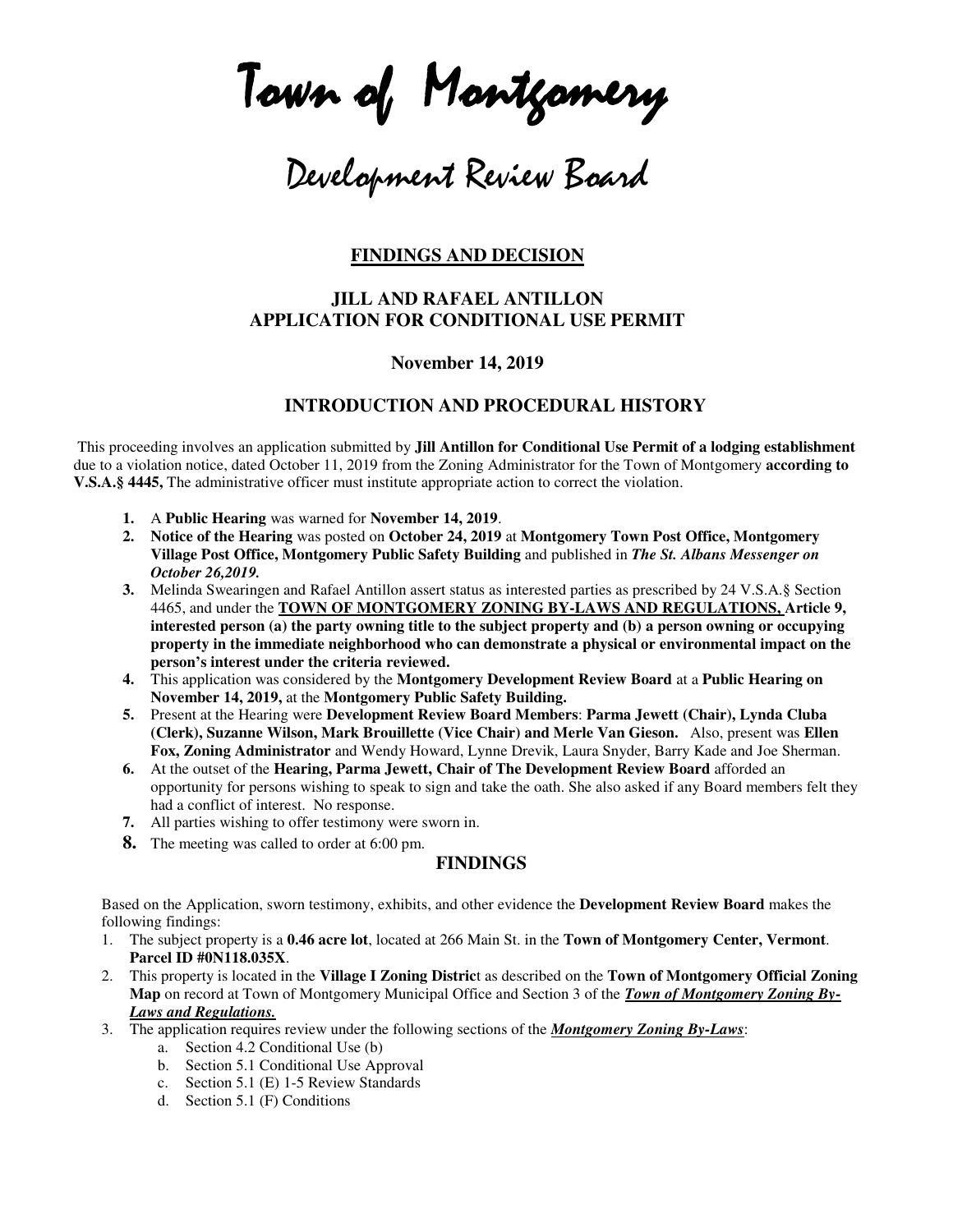# **Findings of Facts**

1. The subject property is located at 266 Main Street in Montgomery, Vermont. It is a two story dwelling with 3 bedrooms and 3 bathrooms and contains 3127 square feet of finished living area.

2. Subject property has accommodations which can sleep up to 15 guests.

3. Subject property was used by its previous owner as a bed & breakfast, antique shop and the owner also sold May Kay cosmetics out of the dwelling.

4. Current owners have used the subject dwelling for family gatherings & reunions, hosted a dinner there for their son's athletic sport team and also had an adult child that lived there for a period of time.

5. Since time of purchase owners have put a new roof on the dwelling and done some remodeling of the interior. Nothing on the exterior has changed nor has the foot print of the home.

6. Subject property has enough driveway area to park 10 cars. Owners have also installed a half circular driveway so that there is an entrance and exit for cars. This was done so that no one would have to back out into the street to leave the subject property.

7. Owners meet and greet all of their guests and have a set of rules posted in the house. (Evidence A-2)

8. Owners did in the past allow paid events at the subject property, however this is no longer allowed.

9. Under review standards of Montgomery Zoning Regulations (Section 5.1(E) 2) the DRB Board finds that the subject property does not change the *character of the neighborhood*. Subject property is located on Main Street where there is another bed & breakfast, a lodge, an inn, craft shop, and other commercial businesses.

10. Under review standards of Montgomery Zoning Regulations (Section 5.1(E) 3) the DRB Board finds that the subject property does not affect the *traffic on the roads and highways in the vicinity.* 

11. Under review standards of Montgomery Zoning Regulations (Section 5.1(E) 4) the DRB Board finds that the subject property does meet the *maximum safety of vehicular and pedestrian circulation between the site and the street network.*